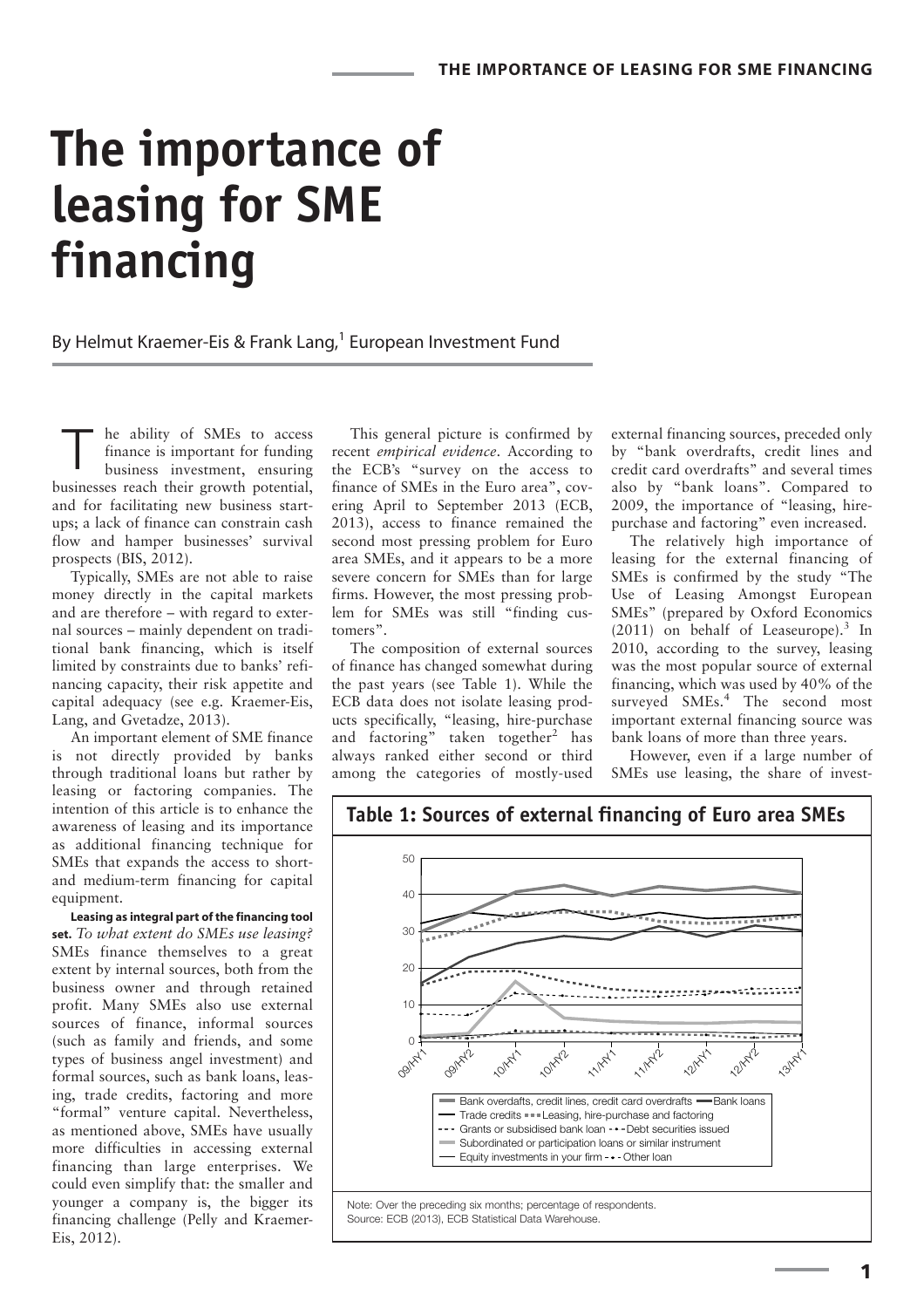ment financed by leasing (16.7%) is actually smaller than the share of SMEs which used leasing as a financing tool, as depicted in Table 2. Bank loans (all maturities taken together plus other forms of bank loans) are used to finance a larger part of SMEs' investments  $(31.2\%)$ .

However, when looking only at those SMEs that actually used leasing in 2010, the share of investment financed by leasing is higher (32.4%) and exceeds the shares of investment financed by bank loans (30.1%) or by any other financing source. Thus, for SMEs which decide to lease an asset, this instrument becomes on average the most important part of their financing tool set.

Scaling up the figures from the eight country sample, Oxford Economics (2011) estimates the SME leasing volume for the whole EU to be  $\epsilon$ 100bn for 2010 which corresponds to 52% of total leasing to businesses.

As depicted in Table 3, the estimated total new SME leasing volumes show remarkable differences across countries. France held the leading position in 2010 with an estimated new SME leasing volume of €19bn. In contrast, SME leasing plays a smaller role in the Netherlands.

*What kind of SMEs use leasing?* When looking at different enterprise size classes in the EU, the use of most external financing sources on average increases with company size (see Table 4); the same applies to leasing (including hire purchase and factoring).

According to the 2013 results of the European Commission's (2013a) SMEs' Access to Finance Survey, only 19% of SMEs with one to nine employees used leasing (including hire purchase and factoring) as a funding source, compared to 43% of business with 10 to 49 employees, 54% of businesses with 50 to 249 employees and 60% of large enterprises (with 250 or more employees).

According to the European Commission (2013a), there was also a difference by turnover: While approximately half of the companies with a turnover greater than  $E2m$  made use of leasing, hire purchase or factoring, only 24% of SMEs with a smaller turnover used this type of financing. SMEs in the industry sector were more likely than those in other sectors to have used this source – 42% had done so, while those in the trade sector were least likely (31%). These results are broadly in line with the findings of Oxford Economics (2011).



 $\blacksquare$  Cash/Equity

in Table 5. According to the Oxford Economics (2011) survey, the relative importance of leasing was highest for relatively young enterprises aged between two and five years.

The advantage of leasing for young SMEs and other enterprises that are considered to bear comparably high credit risk is also shown by relatively low rejection rates. Despite an increase from 2007

While it is generally difficult for young firms to access external financing sources, SMEs' access to leasing seems to develop quicker than the access to other sources of external financing as depicted

Source: Oxford Economics (2011).

to 2010, leasing remained the financing source with the lowest rate of unsuccessful applications.

Moreover, the success rates in obtaining leasing finance are relatively similar between the so called gazelles, i.e. the young high-growth enterprises, and all SMEs. For other forms of finance (e.g. bank overdrafts or credit lines) gazelles show considerably lower approval rates than other enterprises in most countries (see also Table 6). Thus, the OECD (2012) concludes that "[l]easing is the form of finance that appears to be equally suitable for enterprises with dif-



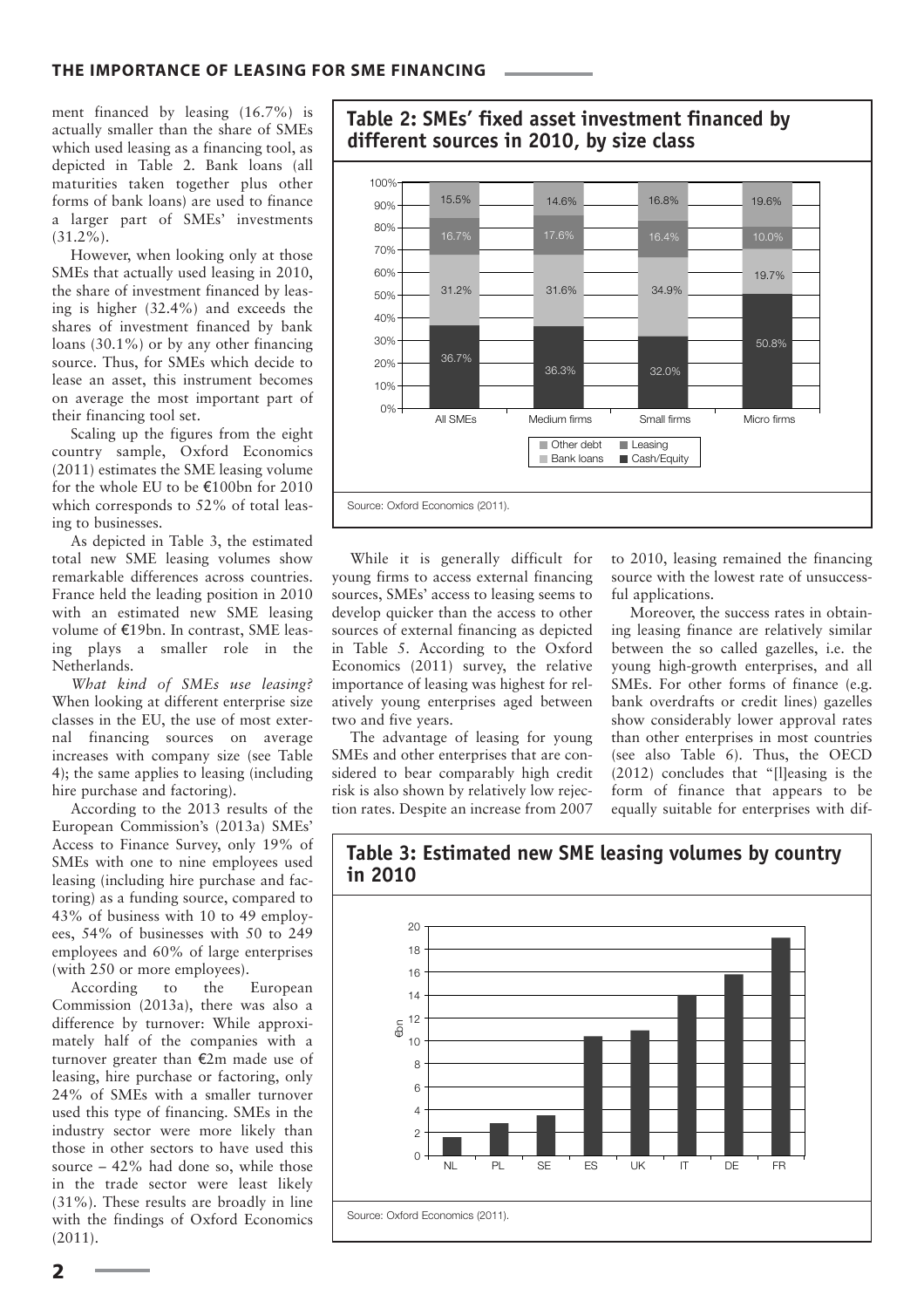

ferent growth characteristics, with approval rates relatively similar in most countries."

*A closer look at differences by country*. When looking at country level, large differences in the use of leasing appear (see Table 7). In the latest period (August to October 2013) for which the European Commission (2013a,b) survey was conducted, 34.5% of SMEs used leasing, hire purchase or factoring in the whole EU. However, while approximately half of all SMEs made use of these instruments in Germany and Estonia, their use was relatively small among SMEs in Cyprus, but also in Romania and Greece.

*Why and how do SMEs use leasing?* According to Oxford Economics (2011), SMEs on average have a variety of reasons for their decision to lease an asset (see Table 8) – the main reason seems to be price considerations (price of leasing relative to other financing forms).

The importance of different reasons for using leasing becomes clearer when



looking at different SME size classes. For example, medium-sized enterprises seem to lease due to price considerations, better cash flow management and the absence of the need to provide collateral. In contrast, micro-enterprises stated tax benefits next to price considerations as main reasons to use leasing. Interestingly, the absence of collateral requirements seems to be less important for microenterprises than for small or mediumsized firms.

Reasons for leasing vary more over countries than over sectors; this could be due to different tax and regulatory environments. For instance, collateral considerations were most important in France and Italy, while tax benefits were mainly stated in the UK.

The choice of a particular financing source can also depend on the specific investment type, e.g. on the asset which is financed. SMEs typically lease a broad range of assets; however, vehicles of various types account by far for the biggest share.

**Support measures in favour of leasing for SMEs.** Leasing is an important financing tool for SMEs which provides financing close to the investment periods of the leased assets. However, in the current financial and regulatory environment, also the leasing companies themselves have distorted access to (re-)financing. Public support of this instrument can help to mitigate market weaknesses and to enhance the access to finance for SMEs.

The problems are different depending on the ownership model of the leasing companies. According to Leaseurope and KPMG (2012), 50% of European leasing companies were bank related, 18% captives, and  $32\%$  independent in  $2010.^5$ However, in terms of shares of new volumes "90% of the European leasing market is in the hands of bank-owned leasing companies" (Mignerey, 2012). Moreover, "whether bank-owned, captive or independent, European leasing companies heavily rely on the banking sector to fund their operations" (Mignerey, 2012).

The financial crisis has not only affected banks and their leasing affiliates, but the leasing market in general has been particularly affected by the worsening of refinancing conditions. According to a survey among German leasing companies (Hartmann-Wendels and Pytlik, 2010), leasing companies which are independent from banks and manufacturers were hit the most. Several banks have reduced or fully abandoned the refinancing of leasing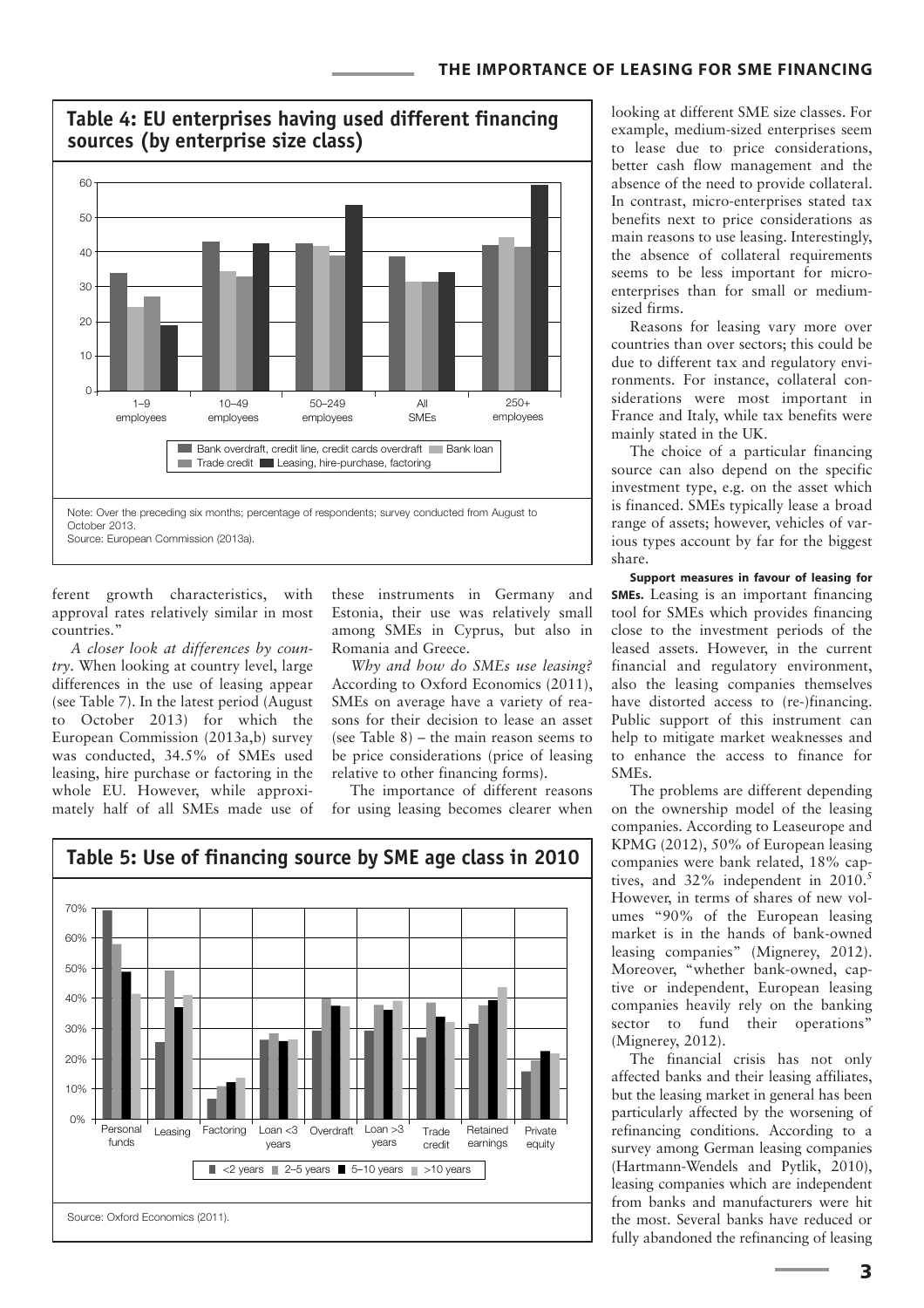

companies, due to scarcity of banks' own resources, regulatory requirements, or management decisions to stronger concentrate on core business activities.

Hartmann-Wendels and Pytlik (2010) state that a significant reduction of active refinancing partners was reported by leasing companies, in particular by smaller ones. Moreover, collateral requirements have considerably increased.

According to Mignerey (2012), the decision of some parent banks to downgrade leasing to the status of a "non-<br>core" business was "simple to core" business was understand: leasing did not bring what banks needed, i.e. deposits; leasing required what banks were lacking, i.e. capital and liquidity".

These developments are different from past recessions, when leasing companies were "only" hit by reduced overall investment activities which could often be compensated by an increase in leasing penetration rates (Hartmann-Wendels and Pytlik, 2010). This time, the deterioration in the access to refinancing came on top. Moreover, many independent leasing companies are also hit by structural problems such as a low equity base or a lack of specialisation which often leads to relatively low residual values of the leased assets in their balance sheets.

Support by the European Investment Fund (EIF) can mitigate such market distortions, thereby enabling the financing of new leases to SMEs and contributing to enhance their access to long-term financing.<sup>6</sup>

The following section describes a range of EIF guarantee products that are available to help the leasing industry support European SMEs. The focus is on those products where the EIF uses its own resources (in full or in part) to fulfil its central mission to support Europe's SMEs (see Tables 9 and 10).

In addition to these products, the EIF also operates mandates (including from the European Commission) to channel EU and governmental funding to SMEs through financial instrument programmes such as CIP, JEREMIE and Progress Microfinance.

Further options for leasing companies under new mandates at European, national and regional levels can be expected in the future.

**factoring in different countries**

**Concluding remarks.** The intention of this paper was to enhance the awareness of leasing (and its importance) as *additional* financing technique for SMEs that expands the access to short- and mediumterm financing for capital equipment.

Leasing is an alternative instrument to facilitate access to finance; it enables in particular new/young enterprises (including the so called "gazelles" (OECD, 2012 and 2014)) without credit track record and limited possibilities to provide collateral the use of capital equipment. As such, it also mitigates market weaknesses of SME lending.

SMEs expect leasing to stay of high relevance as integral part of their financing tool set. However, the supply side has come under extraordinary pressure in the

| -- 3                                                                                            |                                              |                                                                    |                                              |                                                                      |                                              |                                                              |                                              |
|-------------------------------------------------------------------------------------------------|----------------------------------------------|--------------------------------------------------------------------|----------------------------------------------|----------------------------------------------------------------------|----------------------------------------------|--------------------------------------------------------------|----------------------------------------------|
| <b>EU 28</b>                                                                                    | 34.5                                         |                                                                    |                                              |                                                                      |                                              |                                                              |                                              |
| Germany<br>Estonia<br>Sweden<br>Finland<br>Luxembourg<br>Denmark                                | 50.7<br>48.9<br>46.5<br>45.2<br>45.2<br>43.5 | Austria<br>UK<br>Poland<br>France<br>Netherlands<br>Czech Republic | 41.3<br>39.5<br>38.2<br>37.8<br>36.6<br>35.8 | Slovakia<br>Lavia<br>Slovenia<br><b>Bulgaria</b><br>Malta<br>Ireland | 33.4<br>32.6<br>30.3<br>29.8<br>27.3<br>25.6 | Belgium<br>Hungary<br>Italy<br>Portugal<br>Greece<br>Romania | 24.4<br>24.2<br>19.8<br>19.7<br>17.7<br>17.3 |
| Lithiania                                                                                       | 42.1                                         | Croatia                                                            | 35.5                                         | Spain                                                                | 25.3                                         | Cyprus                                                       | 7.0                                          |
| <b>Non-EU countries</b>                                                                         |                                              |                                                                    |                                              |                                                                      |                                              |                                                              |                                              |
| Norway<br>Liechtenstein<br>Serbia                                                               | 41.3<br>34.4<br>26.0                         | Iceland<br>Turkev<br><b>FYROM</b>                                  | 21.3<br>18.0<br>17.6                         | Montenegro<br>Albania<br>Israel                                      | 10.9<br>9.1<br>4.0                           |                                                              |                                              |
| Note: Over the preceding six months; percentage of respondents, survey conducted from August to |                                              |                                                                    |                                              |                                                                      |                                              |                                                              |                                              |

**Table 7: SMEs having used leasing, hire-purchase or** 

October 2013.

Source: European Commission (2013b).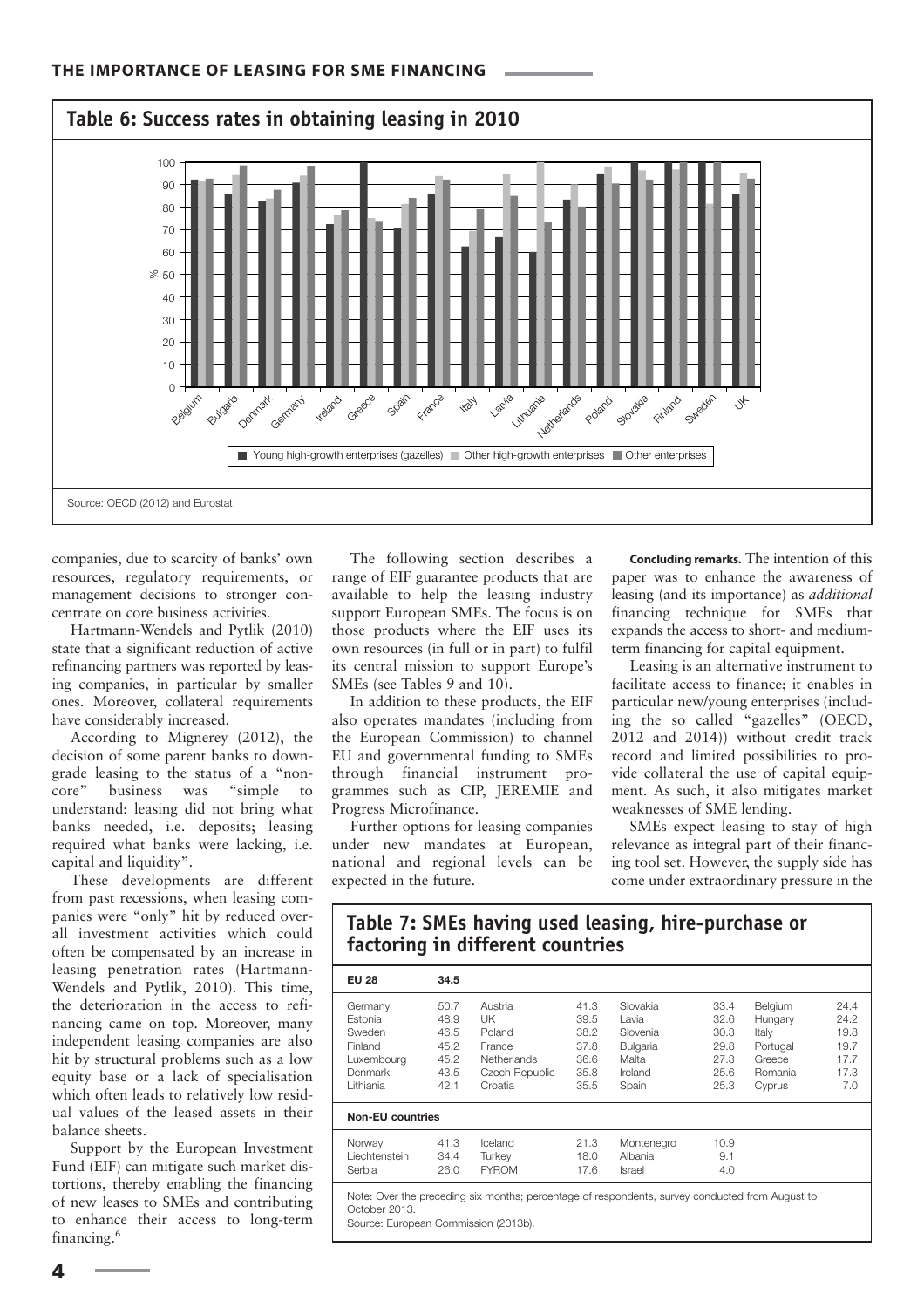

# **Table 9: Structured finance**

EIF, via the securitisation instrument, can help leasing companies find an alternative source of funding. An originated portfolio of leases can be sold to a separate bankruptcy-remote entity and funds can be raised in the capital market via the issuance of debt. EIF can facilitate the placement of debt with third-party investors by guaranteeing the timely payment of debt's interest and principal. The diagram below illustrates a plain vanilla structure; however EIF can offer more complex and bespoke solutions.



letter from the leasing company committing to lend a certain amount to SMEs as a function of the Guarantee. EIF will always perform its own due diligence and require certain data from leasing companies in order to assess the risk of the transaction.

current economic and financial crisis. Thus, support via the European Investment Fund not only helps to enhance the access to finance for SMEs – including leasing – in general, but also to counteract the severe impact of the financial crisis on the refinancing conditions of leasing providers.

#### **References:**

- BIS (2012). SME access to external finance. In: BIS Economics Paper No. 16. The Government of the UK. BIS Department for Business Innovation & Skills. January 2012.
- ECB (2013). Survey on the access to finance of SMEs in the Euro area. April 2013 to September 2013. 14.11.2013 http://www.ecb.int/stats/money/surveys /sme/html/index.en.html
- EIF and Leaseurope (2013). Supporting Europe's SMEs. http://www.leaseurope.org/uploads/EIF\_factsheet\_lo w(singlepage).pdf
- European Commission (2013a). SMEs' Access to Finance survey. Results by business characteristics. 14.11.2013. http://ec.europa.eu/enterprise/policies/ finance/data/index\_en.htm#h2-1
- European Commission (2013b). SMEs' Access to Finance survey. Results by country. 14.11.2013. http://ec.europa.eu/enterprise/policies/finance/data/ index\_en.htm#h2-1